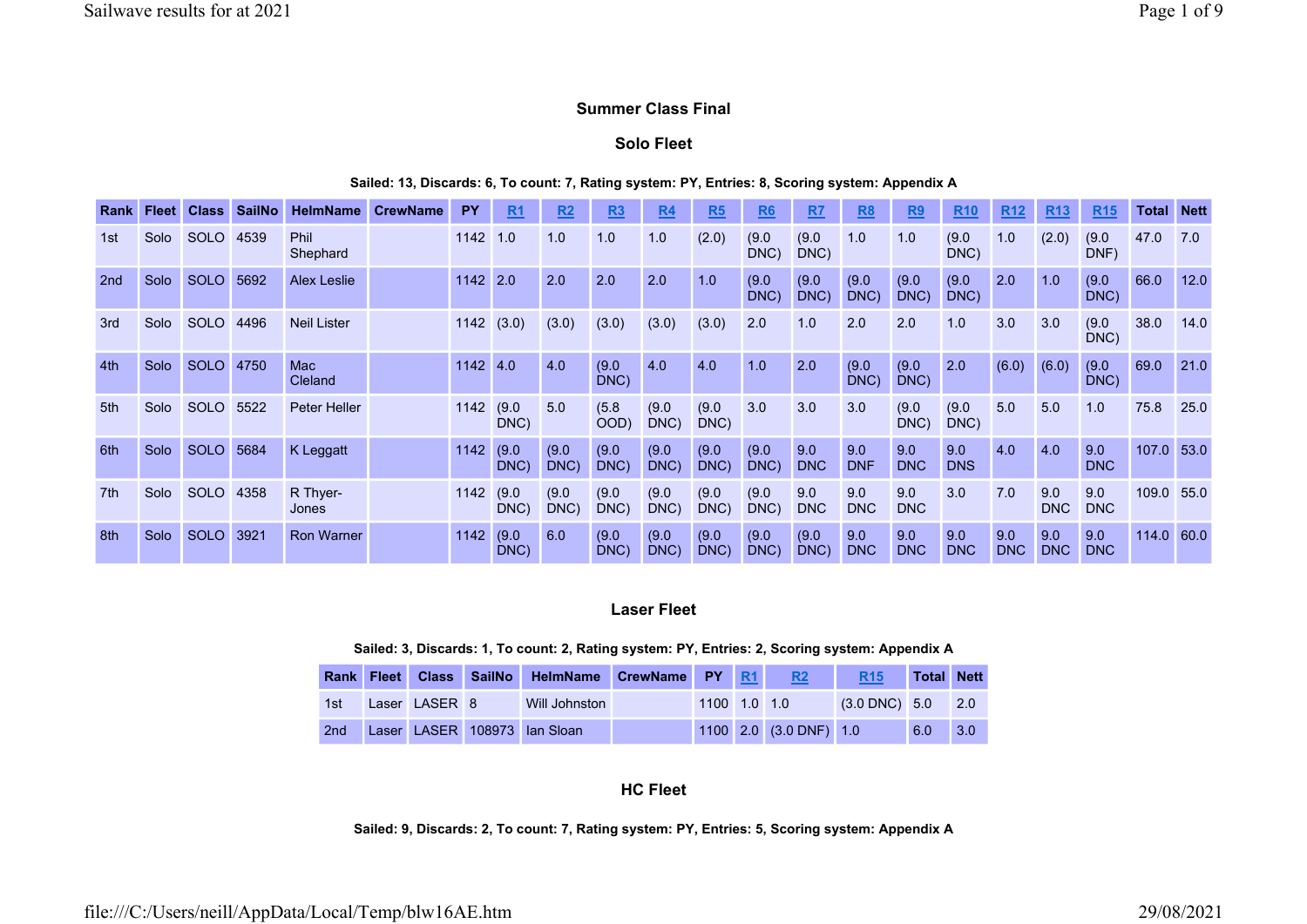|                 | Rank Fleet | <b>Class</b>           | <b>SailNo</b> | <b>HelmName</b>         | <b>CrewName</b> | <b>PY</b> | R1            | R2            | R4            | R5                | <u>R8</u>     | R <sub>10</sub>   | R <sub>12</sub>   | R <sub>13</sub>   | R <sub>15</sub>   | <b>Total</b> | <b>Nett</b> |
|-----------------|------------|------------------------|---------------|-------------------------|-----------------|-----------|---------------|---------------|---------------|-------------------|---------------|-------------------|-------------------|-------------------|-------------------|--------------|-------------|
| 1st             | <b>HC</b>  | <b>COMET</b>           | 749           | <b>Diane</b>            |                 | 1210      | (6.0)<br>DNC) | 1.0           | 3.1 OOD       | 3.1<br><b>OOD</b> | (6.0)<br>DNC) | 1.0               | 1.0               | 1.0               | 6.0<br><b>DNC</b> | 28.2         | 16.2        |
| 2 <sub>nd</sub> | <b>HC</b>  | <b>GP14</b>            | 13328         | Peter<br><b>Bowness</b> | Alan Kemp       | 1130      | 1.0           | (6.0)<br>DNC) | (6.0)<br>DNC) | 6.0<br><b>DNC</b> | 6.0 DNC       | 2.0               | 2.0               | 3.0               | 6.0<br><b>DNC</b> | 38.0         | 26.0        |
| 3rd             | <b>HC</b>  | quba                   | 2             | J Malone                |                 | 1260 (6.0 | DNC)          | (6.0)<br>DNC) | 6.0 DNC       | 6.0<br><b>DNC</b> | 6.0 DNC       | 6.0<br><b>DNC</b> | 6.0<br><b>DNC</b> | 2.0               | 1.0               | 45.0         | 33.0        |
| 4th             | <b>HC</b>  | <b>RS VISION</b>       | 9             | <b>Skapin</b>           |                 | 1167      | (6.0)<br>DNC) | (6.0)<br>DNC) | 6.0 DNC       | 6.0<br><b>DNC</b> | 6.0 DNC       | 3.0               | 3.0               | 6.0<br><b>DNC</b> | 6.0<br><b>DNC</b> | 48.0         | 36.0        |
| 5th             | HC         | <b>MIRROR</b><br>(S/H) | 65510         | Roger                   |                 | 1380(6.0) | DNC)          | (6.0)<br>DNF) | 6.0 DNC       | 6.0<br><b>DNC</b> | 6.0 DNF       | 6.0<br><b>DNC</b> | 6.0<br><b>DNC</b> | 4.0               | 6.0<br><b>DNC</b> | 52.0         | 40.0        |

# R1 - Solo Fleet

### Start: Start 1, Finishes: Place

|                |      |             | Rank Fleet Class SailNo | <b>HelmName</b>      | <b>CrewName</b> | <b>PY</b> | <b>Elapsed</b> | <b>Points</b> |
|----------------|------|-------------|-------------------------|----------------------|-----------------|-----------|----------------|---------------|
| $\mathbf 1$    | Solo | SOLO 4539   |                         | <b>Phil Shephard</b> |                 |           | 1142 42.53     | 1.0           |
| 2              | Solo | SOLO 5692   |                         | <b>Alex Leslie</b>   |                 |           | 1142 45.41     | 2.0           |
| 3              | Solo | <b>SOLO</b> | 4496                    | <b>Neil Lister</b>   |                 |           | 1142 48.48     | 3.0           |
| $\overline{4}$ | Solo | SOLO 4750   |                         | Mac Cleland          |                 |           | 1142 49.16     | 4.0           |

# R2 - Solo Fleet

| Rank           | <b>Fleet</b> | <b>Class</b> | <b>SailNo</b> | <b>HelmName</b>      | <b>CrewName</b> | <b>PY</b> | <b>Elapsed</b> | <b>Points</b> |
|----------------|--------------|--------------|---------------|----------------------|-----------------|-----------|----------------|---------------|
| 1              | Solo         | <b>SOLO</b>  | 4539          | <b>Phil Shephard</b> |                 | 1142      | 66.03          | 1.0           |
| 2              | Solo         | <b>SOLO</b>  | 5692          | Alex Leslie          |                 | 1142      | 67.08          | 2.0           |
| 3              | Solo         | <b>SOLO</b>  | 4496          | <b>Neil Lister</b>   |                 |           | 1142 64.53     | 3.0           |
| $\overline{4}$ | Solo         | <b>SOLO</b>  | 4750          | Mac Cleland          |                 | 1142      | 68.07          | 4.0           |
| 5              | Solo         | SOLO         | 5522          | <b>Peter Heller</b>  |                 | 1142      | 69.16          | 5.0           |
|                |              |              |               |                      |                 |           |                |               |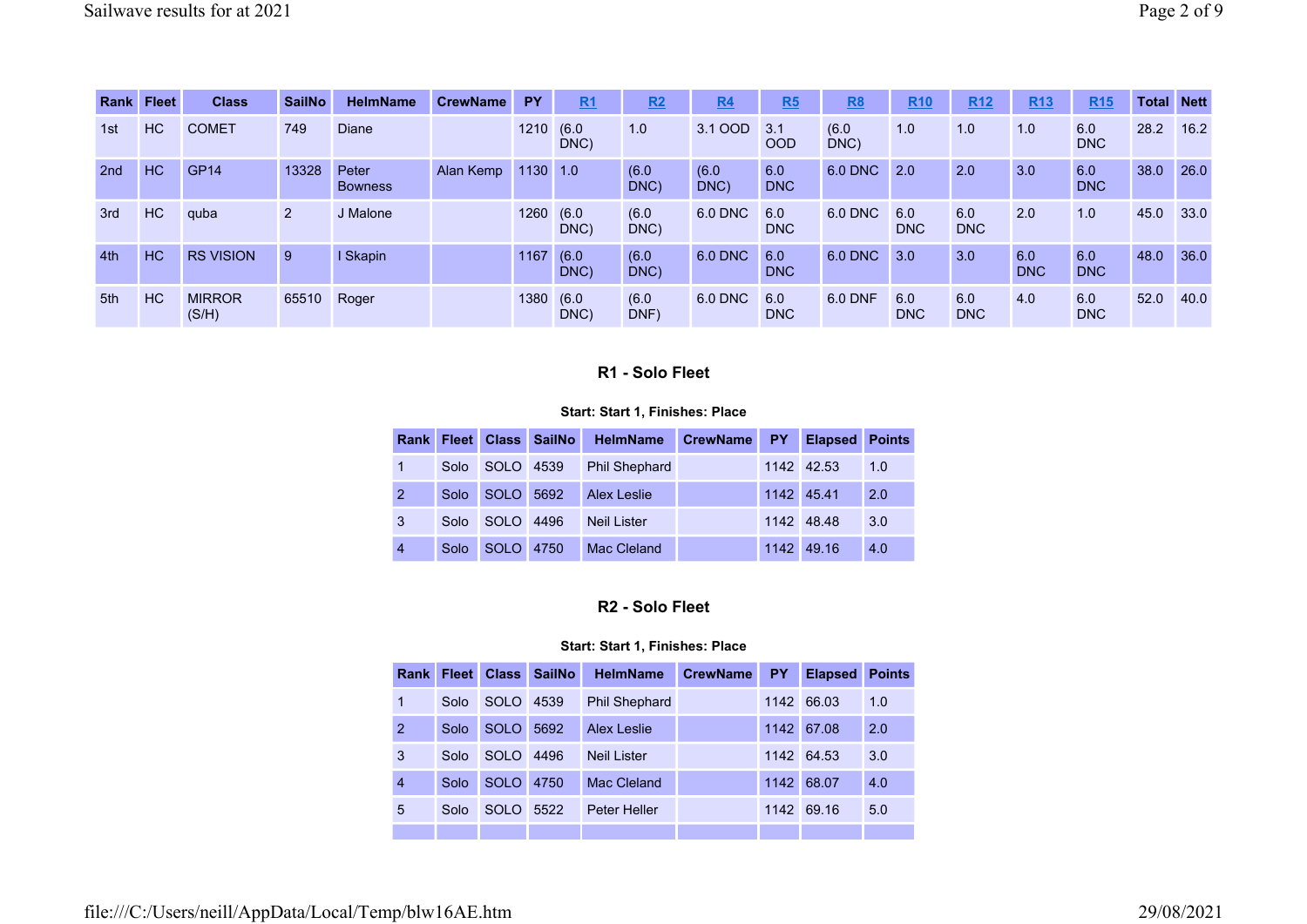|   |  | Rank Fleet Class SailNo HelmName CrewName PY Elapsed Points |  |              |     |
|---|--|-------------------------------------------------------------|--|--------------|-----|
| 6 |  | Solo SOLO 3921 Ron Warner                                   |  | $1142$ 82.18 | 6.0 |

# R3 - Solo Fleet

### Start: Start 1, Finishes: Place

|                |      |           | Rank Fleet Class SailNo | HelmName                | <b>CrewName</b> | <b>PY</b>      | <b>Place</b> | <b>Points</b> |
|----------------|------|-----------|-------------------------|-------------------------|-----------------|----------------|--------------|---------------|
|                | Solo |           |                         | SOLO 4539 Phil Shephard |                 | 1142 1         |              | 1.0           |
| $\overline{2}$ | Solo | SOLO 5692 |                         | <b>Alex Leslie</b>      |                 | $1142$ 2       |              | 2.0           |
| 3              | Solo | SOLO      | 4496                    | <b>Neil Lister</b>      |                 | $1142 \quad 3$ |              | 3.0           |
| 4              | Solo | SOLO 5522 |                         | <b>Peter Heller</b>     |                 |                | 1142 OOD     | 5.8           |

# R4 - Solo Fleet

### Start: Start 1, Finishes: Place

|                |                | Rank Fleet Class SailNo HelmName CrewName |                | <b>PY</b> Place | <b>Points</b> |
|----------------|----------------|-------------------------------------------|----------------|-----------------|---------------|
| $\blacksquare$ |                | Solo SOLO 4539 Phil Shephard              | 1142 1         |                 | 1.0           |
| $\overline{2}$ | Solo SOLO 5692 | Alex Leslie                               | $1142$ 2       |                 | 2.0           |
| 3              | Solo SOLO 4496 | <b>Neil Lister</b>                        | $1142 \quad 3$ |                 | 3.0           |
| $\overline{4}$ | Solo SOLO 4750 | <b>Mac Cleland</b>                        | $1142 \ 4$     |                 | 4.0           |

# R5 - Solo Fleet

|                |      |           | Rank Fleet Class SailNo | HelmName             | <b>CrewName</b> | <b>PY</b>      | <b>Place</b> | <b>Points</b> |
|----------------|------|-----------|-------------------------|----------------------|-----------------|----------------|--------------|---------------|
| 1              | Solo | SOLO 5692 |                         | Alex Leslie          |                 | $1142 \quad 1$ |              | 1.0           |
| $\overline{2}$ | Solo | SOLO 4539 |                         | <b>Phil Shephard</b> |                 | $1142$ 2       |              | 2.0           |
| 3              | Solo | SOLO.     | 4496                    | <b>Neil Lister</b>   |                 | $1142 \quad 3$ |              | 3.0           |
| $\overline{4}$ | Solo | SOLO 4750 |                         | Mac Cleland          |                 | 1142 4         |              | 4.0           |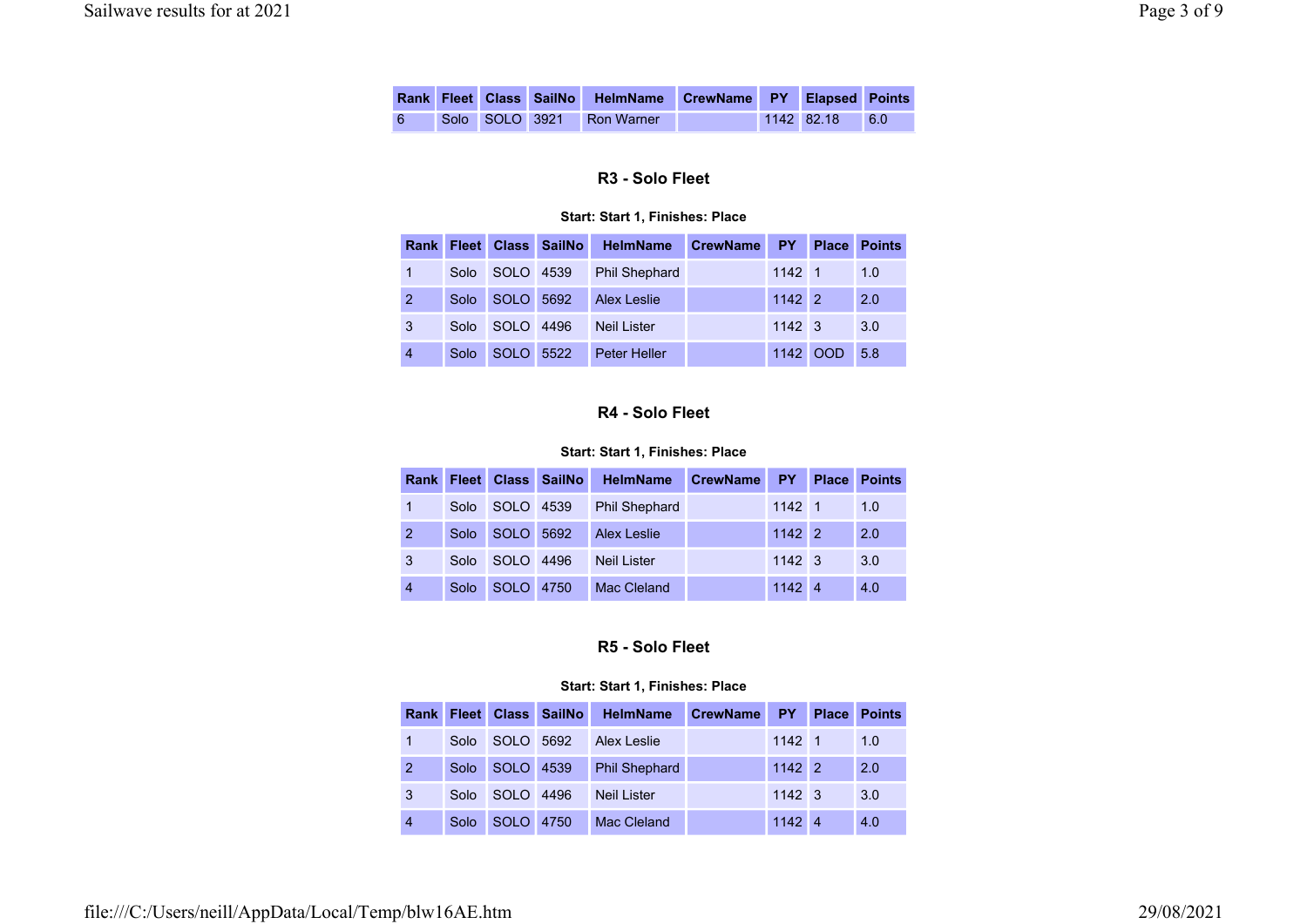## R6 - Solo Fleet

### Start: Start 1, Finishes: Place

|              |                | Rank Fleet Class SailNo HelmName CrewName PY Place Points |                |          |     |
|--------------|----------------|-----------------------------------------------------------|----------------|----------|-----|
|              |                | Solo SOLO 4750 Mac Cleland                                |                | $1142$ 1 | 1.0 |
| 2            | Solo SOLO 4496 | <b>Neil Lister</b>                                        | 1142 2         |          | 2.0 |
| $\mathbf{3}$ | Solo SOLO 5522 | Peter Heller                                              | $1142 \quad 3$ |          | 3.0 |

# R7 - Solo Fleet

#### Start: Start 1, Finishes: Place

|    |                |                | Rank Fleet Class SailNo HelmName CrewName PY Place Points |                |     |
|----|----------------|----------------|-----------------------------------------------------------|----------------|-----|
|    |                | Solo SOLO 4496 | <b>Neil Lister</b>                                        | $1142$ 1       | 1.0 |
| 2  |                |                | Solo SOLO 4750 Mac Cleland                                | $1142$ 2       | 2.0 |
| -3 | Solo SOLO 5522 |                | Peter Heller                                              | $1142 \quad 3$ | 3.0 |

# R8 - Solo Fleet

#### Start: Start 1, Finishes: Place

|                |      |           | Rank Fleet Class SailNo | HelmName             | <b>CrewName</b> | <b>PY</b>      | <b>Place</b> | <b>Points</b> |
|----------------|------|-----------|-------------------------|----------------------|-----------------|----------------|--------------|---------------|
| 1              | Solo | SOLO 4539 |                         | <b>Phil Shephard</b> |                 | 1142 1         |              | 1.0           |
| $\overline{2}$ | Solo | SOLO 4496 |                         | <b>Neil Lister</b>   |                 | $1142$ 2       |              | 2.0           |
| 3              | Solo | SOLO 5522 |                         | Peter Heller         |                 | $1142 \quad 3$ |              | 3.0           |
| $\overline{4}$ | Solo | SOLO 5684 |                         | K Leggatt            |                 | 1142 DNF       |              | 9.0           |

# R9 - Solo Fleet

#### Start: Start 1, Finishes: Place

|  |  | Rank Fleet Class SailNo HelmName CrewName PY Place Points |  |  |
|--|--|-----------------------------------------------------------|--|--|
|  |  |                                                           |  |  |

file:///C:/Users/neill/AppData/Local/Temp/blw16AE.htm 29/08/2021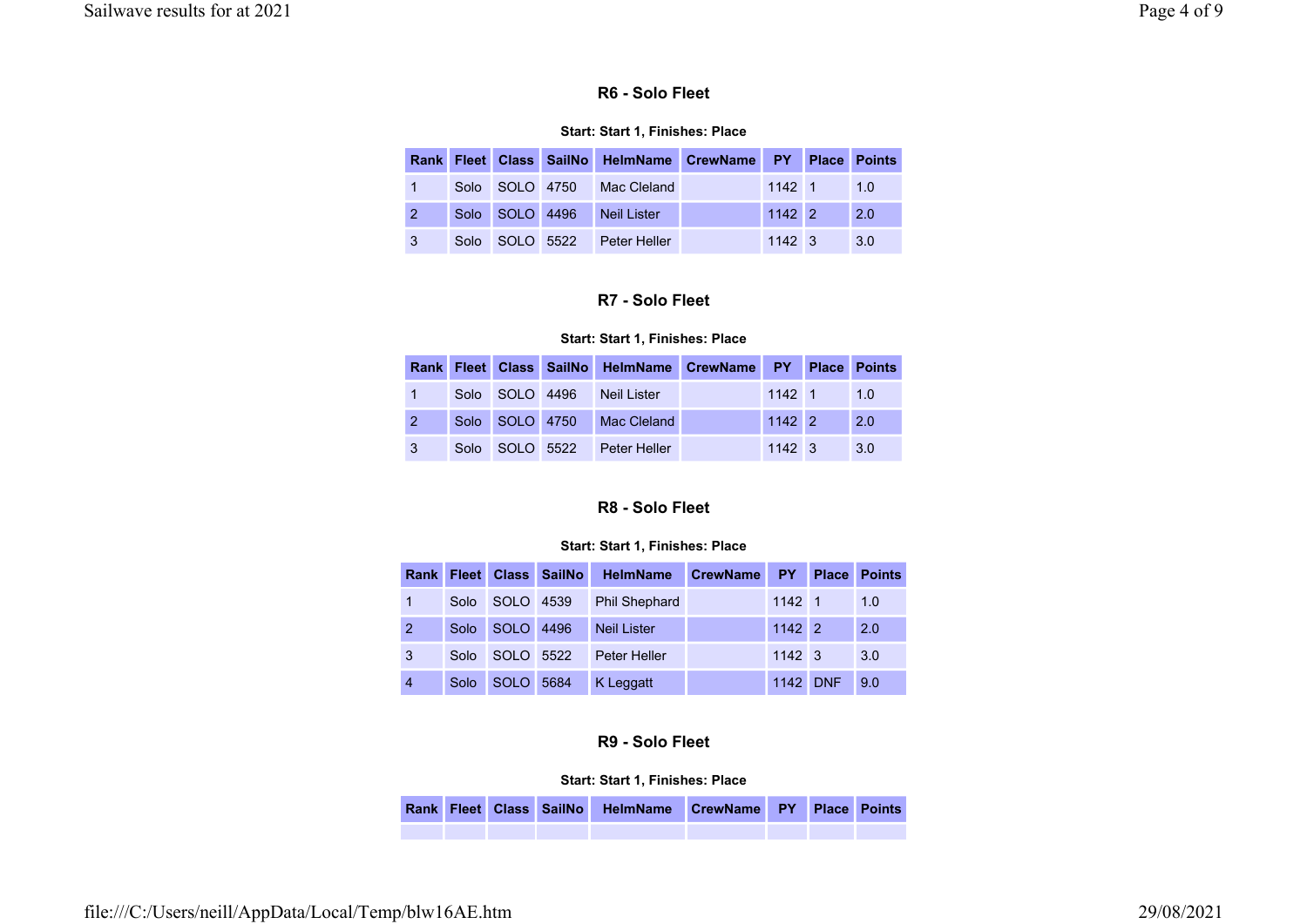|  |                | Rank Fleet Class SailNo HelmName CrewName PY Place Points |          |        |
|--|----------------|-----------------------------------------------------------|----------|--------|
|  |                | Solo SOLO 4539 Phil Shephard                              | $1142$ 1 | $-1.0$ |
|  | Solo SOLO 4496 | Neil Lister                                               | $1142$ 2 | 2.0    |

# R10 - Solo Fleet

#### Start: Start 1, Finishes: Place

|                |      |                   | Rank Fleet Class SailNo | <b>HelmName</b>    | CrewName | <b>PY</b>       | <b>Elapsed</b> | <b>Points</b> |
|----------------|------|-------------------|-------------------------|--------------------|----------|-----------------|----------------|---------------|
|                | Solo | SOLO <sub>.</sub> | 4496                    | <b>Neil Lister</b> |          |                 | 1142 45.13     | 1.0           |
| $\overline{2}$ | Solo | SOLO 4750         |                         | Mac Cleland        |          |                 | 1142 47.48     | 2.0           |
| 3              | Solo | SOLO 4358         |                         | R Thyer-Jones      |          |                 | 1142 45.36     | 3.0           |
| $\overline{4}$ | Solo | <b>SOLO</b>       | 5684                    | K Leggatt          |          | <b>1142 DNS</b> |                | 9.0           |

# R12 - Solo Fleet

#### Start: Start 1, Finishes: Place

| Rank           | <b>Fleet</b> | <b>Class</b> | <b>SailNo</b> | <b>HelmName</b>      | <b>CrewName</b> | <b>PY</b> | <b>Elapsed</b> | <b>Points</b> |
|----------------|--------------|--------------|---------------|----------------------|-----------------|-----------|----------------|---------------|
| 1              | Solo         | SOLO.        | 4539          | <b>Phil Shephard</b> |                 | 1142      | 44.38          | 1.0           |
| $\overline{2}$ | Solo         | <b>SOLO</b>  | 5692          | Alex Leslie          |                 |           | 1142 45.56     | 2.0           |
| 3              | Solo         | SOLO.        | 4496          | <b>Neil Lister</b>   |                 | 1142      | 48.15          | 3.0           |
| $\overline{4}$ | Solo         | <b>SOLO</b>  | 5684          | K Leggatt            |                 | 1142      | 52.33          | 4.0           |
| 5              | Solo         | SOLO.        | 5522          | <b>Peter Heller</b>  |                 | 1142      | 52.42          | 5.0           |
| 6              | Solo         | <b>SOLO</b>  | 4750          | Mac Cleland          |                 | 1142      | 54.36          | 6.0           |
| $\overline{7}$ | Solo         | <b>SOLO</b>  | 4358          | R Thyer-Jones        |                 | 1142      | 50.31          | 7.0           |

# R13 - Solo Fleet

## Start: Start 1, Finishes: Place

Rank Fleet Class SailNo HelmName CrewName PY Elapsed Points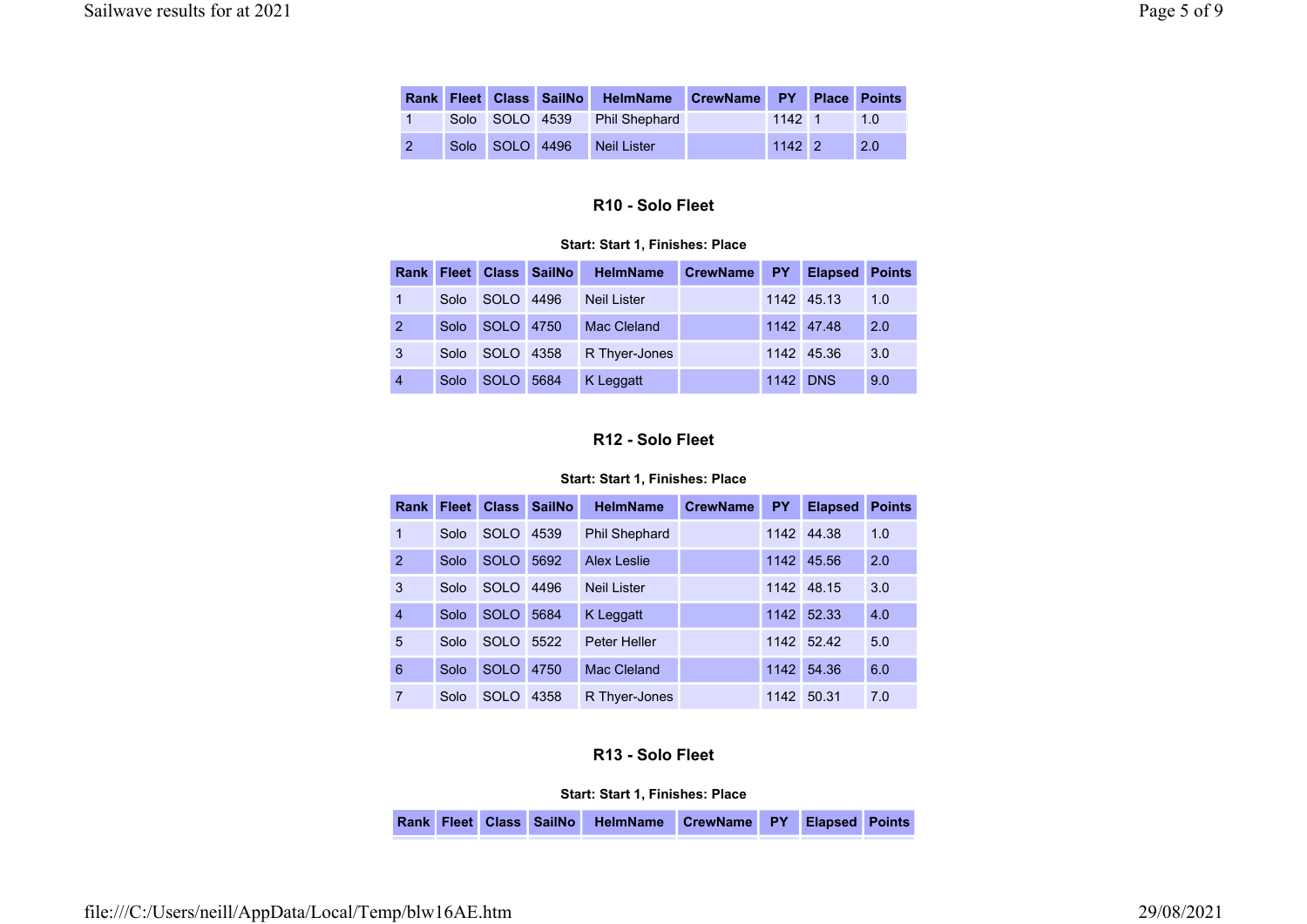| <b>Rank</b>    | <b>Fleet</b> | <b>Class</b> | <b>SailNo</b> | <b>HelmName</b>      | <b>CrewName</b> | <b>PY</b> | <b>Elapsed</b> | <b>Points</b> |
|----------------|--------------|--------------|---------------|----------------------|-----------------|-----------|----------------|---------------|
| 1              | Solo         | SOLO.        | 5692          | Alex Leslie          |                 | 1142      | 51.19          | 1.0           |
| $\overline{2}$ | Solo         | <b>SOLO</b>  | 4539          | <b>Phil Shephard</b> |                 | 1142      | 51.46          | 2.0           |
| 3              | Solo         | <b>SOLO</b>  | 4496          | <b>Neil Lister</b>   |                 | 1142      | 54.09          | 3.0           |
| $\overline{4}$ | Solo         | <b>SOLO</b>  | 5684          | K Leggatt            |                 | 1142      | 57:02          | 4.0           |
| 5              | Solo         | SOLO.        | 5522          | <b>Peter Heller</b>  |                 | 1142      | 59.54          | 5.0           |
| 6              | Solo         | <b>SOLO</b>  | 4750          | Mac Cleland          |                 | 1142      | 62.11          | 6.0           |

# R15 - Solo Fleet

### Start: Start 1, Finishes: Place

|            |  | Rank Fleet Class SailNo HelmName CrewName PY Elapsed Points |  |                |     |
|------------|--|-------------------------------------------------------------|--|----------------|-----|
|            |  | Solo SOLO 5522 Peter Heller                                 |  | 1142 43.40 1.0 |     |
| $\sqrt{2}$ |  | Solo SOLO 4539 Phil Shephard                                |  | 1142 DNF       | 9.0 |

# R1 - Laser Fleet

### Start: Start 1, Finishes: Place

|                |               | Rank Fleet Class SailNo HelmName CrewName PY Elapsed Points |  |            |     |
|----------------|---------------|-------------------------------------------------------------|--|------------|-----|
|                | Laser LASER 8 | Will Johnston                                               |  | 1100 58.03 | 1.0 |
| $\overline{2}$ |               | Laser LASER 108973 Ian Sloan                                |  | 1100 59.15 | 2.0 |

# R2 - Laser Fleet

|  |               | Rank Fleet Class SailNo HelmName CrewName PY Elapsed Points |          |              |     |
|--|---------------|-------------------------------------------------------------|----------|--------------|-----|
|  | Laser LASER 8 | Will Johnston                                               |          | $1100$ 82.46 | 1.0 |
|  |               | Laser LASER 108973 Ian Sloan                                | 1100 DNF |              | 3.0 |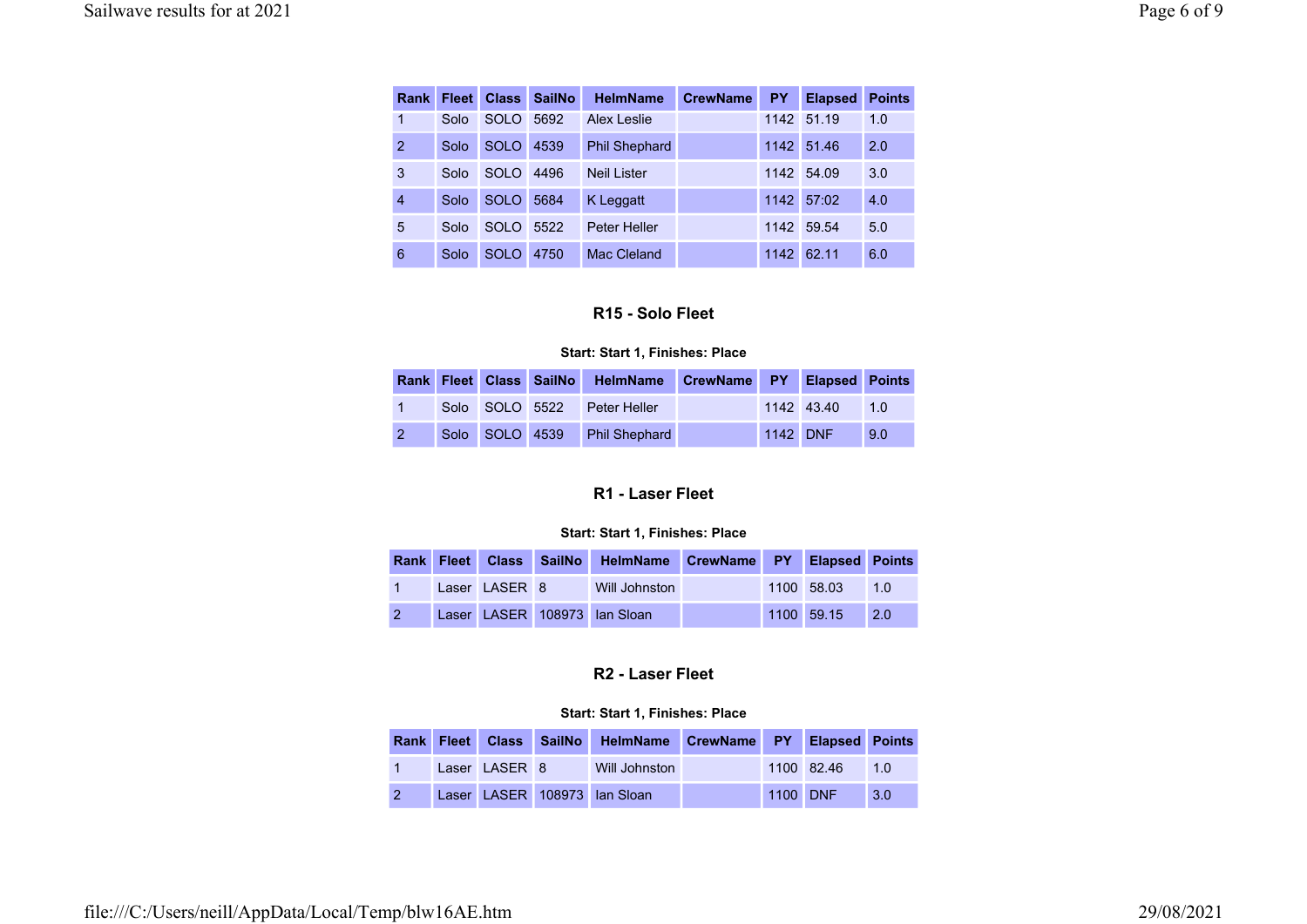## R15 - Laser Fleet

### Start: Start 1, Finishes: Place

|  |  |                              | Rank Fleet Class SailNo HelmName CrewName PY Elapsed Points |                |  |
|--|--|------------------------------|-------------------------------------------------------------|----------------|--|
|  |  | Laser LASER 108973 Ian Sloan |                                                             | 1100 44.55 1.0 |  |

## R1 - HC Fleet

### Start: Start 1, Finishes: Place

|   |  | Rank Fleet Class SailNo HelmName CrewName PY Elapsed Points |  |  |
|---|--|-------------------------------------------------------------|--|--|
| 1 |  | HC GP14 13328 Peter Bowness Alan Kemp 1130 44.15 1.0        |  |  |

# R2 - HC Fleet

#### Start: Start 1, Finishes: Place

|                | Rank Fleet | <b>Class</b>                |     |       | SailNo HelmName CrewName PY Elapsed Points |          |            |                    |
|----------------|------------|-----------------------------|-----|-------|--------------------------------------------|----------|------------|--------------------|
|                |            | HC COMET                    | 749 | Diane |                                            |          | 1210 70.10 | $\blacksquare$ 1.0 |
| $\overline{2}$ |            | HC MIRROR (S/H) 65510 Roger |     |       |                                            | 1380 DNF |            | 6.0                |

# R4 - HC Fleet

#### Start: Start 1, Finishes: Place

|  |              | Rank Fleet Class SailNo HelmName CrewName PY Place Points |  |              |  |
|--|--------------|-----------------------------------------------------------|--|--------------|--|
|  | HC COMET 749 | Diane                                                     |  | 1210 OOD 3.1 |  |

# R5 - HC Fleet

|  |              | Rank Fleet Class SailNo HelmName CrewName PY Place Points |  |              |  |
|--|--------------|-----------------------------------------------------------|--|--------------|--|
|  | HC COMET 749 | Diane                                                     |  | 1210 OOD 3.1 |  |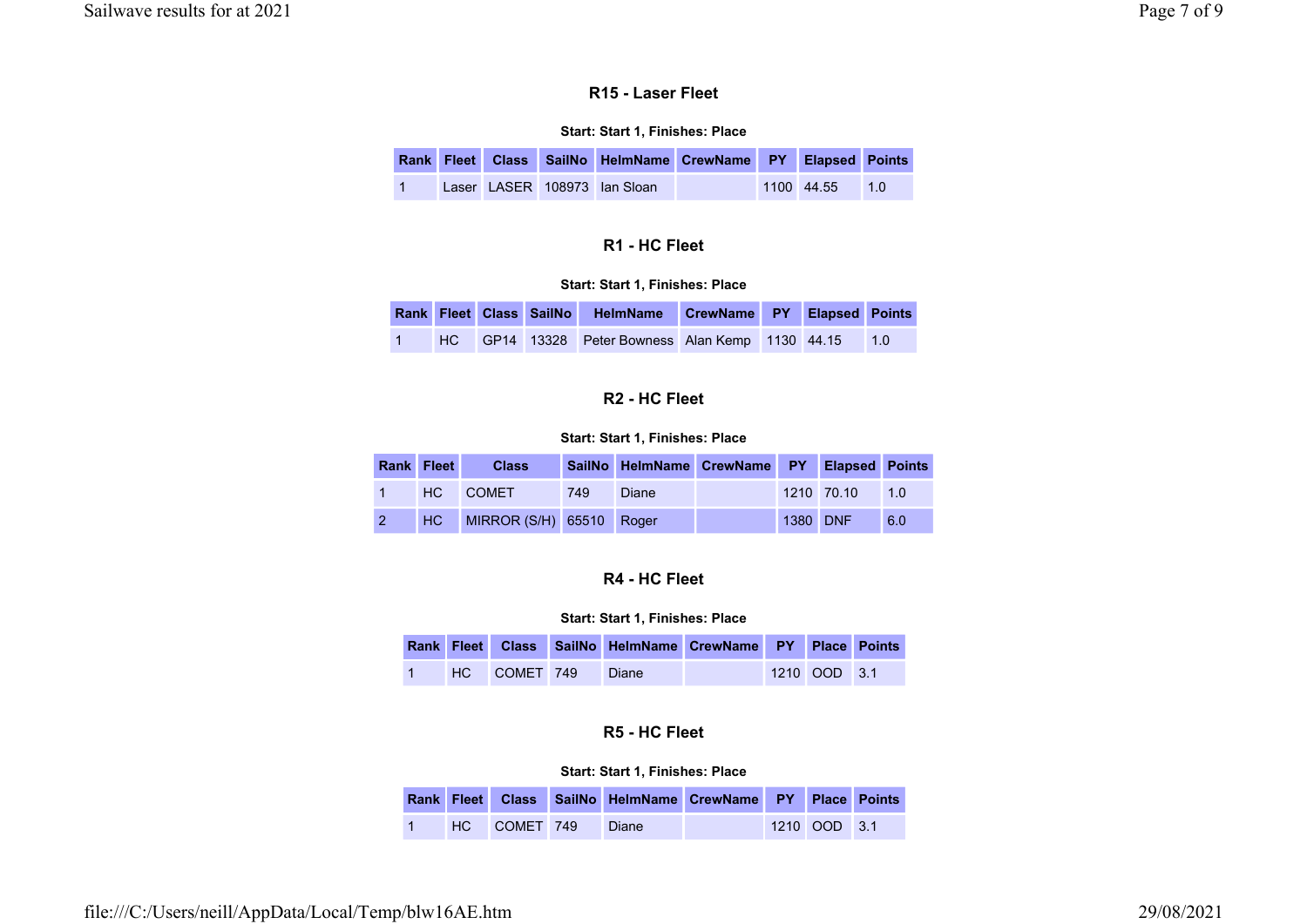# R8 - HC Fleet

### Start: Start 1, Finishes: Place

| Rank Fleet | <b>Class</b>             | SailNo HelmName CrewName PY Place Points |  |              |  |
|------------|--------------------------|------------------------------------------|--|--------------|--|
| HC.        | MIRROR (S/H) 65510 Roger |                                          |  | 1380 DNF 6.0 |  |

# R10 - HC Fleet

### Start: Start 1, Finishes: Place

|  | <b>Rank Fleet</b> Class   | SailNo | <b>HelmName</b>                              | CrewName PY Elapsed Points |                |  |
|--|---------------------------|--------|----------------------------------------------|----------------------------|----------------|--|
|  | 1 HC COMET                | 749    | Diane                                        |                            | 1210 48.10 1.0 |  |
|  | 2 HC GP14                 |        | 13328 Peter Bowness Alan Kemp 1130 47.33 2.0 |                            |                |  |
|  | 3 HC RS VISION 9 I Skapin |        |                                              |                            | 1167 56.34 3.0 |  |

# R12 - HC Fleet

### Start: Start 1, Finishes: Place

|               | Rank Fleet Class |     | SailNo HelmName                          | CrewName PY Elapsed Points |                |     |
|---------------|------------------|-----|------------------------------------------|----------------------------|----------------|-----|
| $\sim$ $\sim$ | <b>HC COMET</b>  | 749 | Diane                                    |                            | 1210 49.50 1.0 |     |
|               | 2 HC GP14        |     | 13328 Peter Bowness Alan Kemp 1130 49.16 |                            |                | 2.0 |
| $\mathbf{3}$  | HC RS VISION 9   |     | I Skapin                                 |                            | 1167 59.39     | 3.0 |

# R13 - HC Fleet

| Rank Fleet | <b>Class</b> | <b>SailNo</b> | <b>HelmName</b> | CrewName PY Elapsed Points |            |     |
|------------|--------------|---------------|-----------------|----------------------------|------------|-----|
| HC         | <b>COMET</b> | 749           | <b>Diane</b>    |                            | 1210 51.58 | 1.0 |